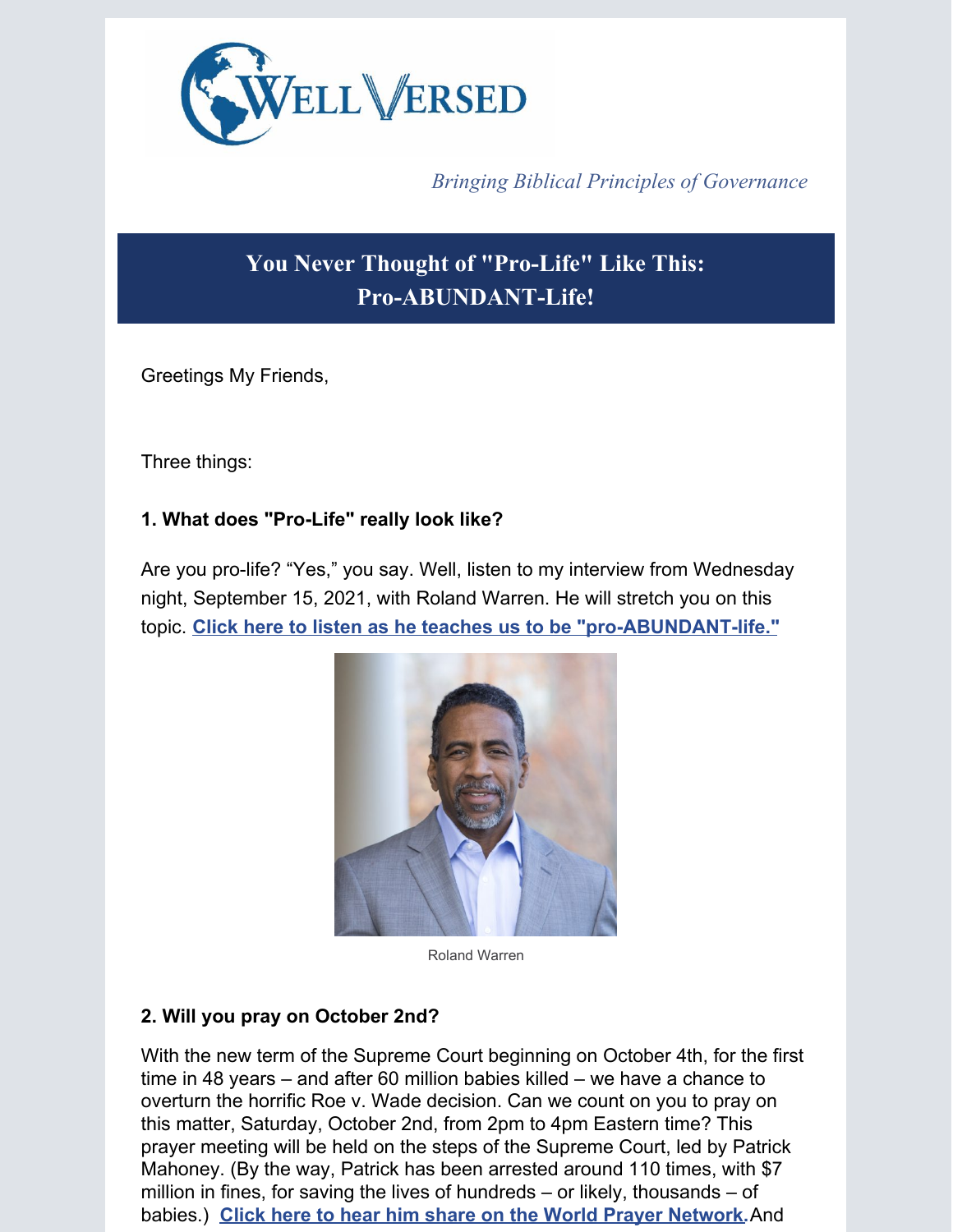please listen all the way to the end, when I give an explanation of "repentance" and Operation Rescue.



Patrick Mahoney

#### **3. Do you understand the significance of "the Feasts of the Lord"?**

Many people celebrated the Feast of Trumpets a few days ago, and the Feast of Tabernacles is coming soon. Why should you care? Aren't those just old Jewish holidays buried somewhere in the Old Testament? Or… since Jesus followed them, should they be called "The Feasts of our Lord?" And… here is the BIG QUESTION… are these events relevant for today? The answer is a resounding "yes."

One time I heard a prominent pastor say, "I don't get it - why are a bunch of the Christians in my church trying to act like Jews?" He had no clue what was happening. I made an attempt to explain to him that a hunger to know the Jewish-Hebrew roots of our faith was being stirred by the Spirit of God over the entire globe as we approach the days of the Coming of the Messiah. He simply could not grasp why Christians in his church should care about the Jewish roots to our faith.



Robert Weinger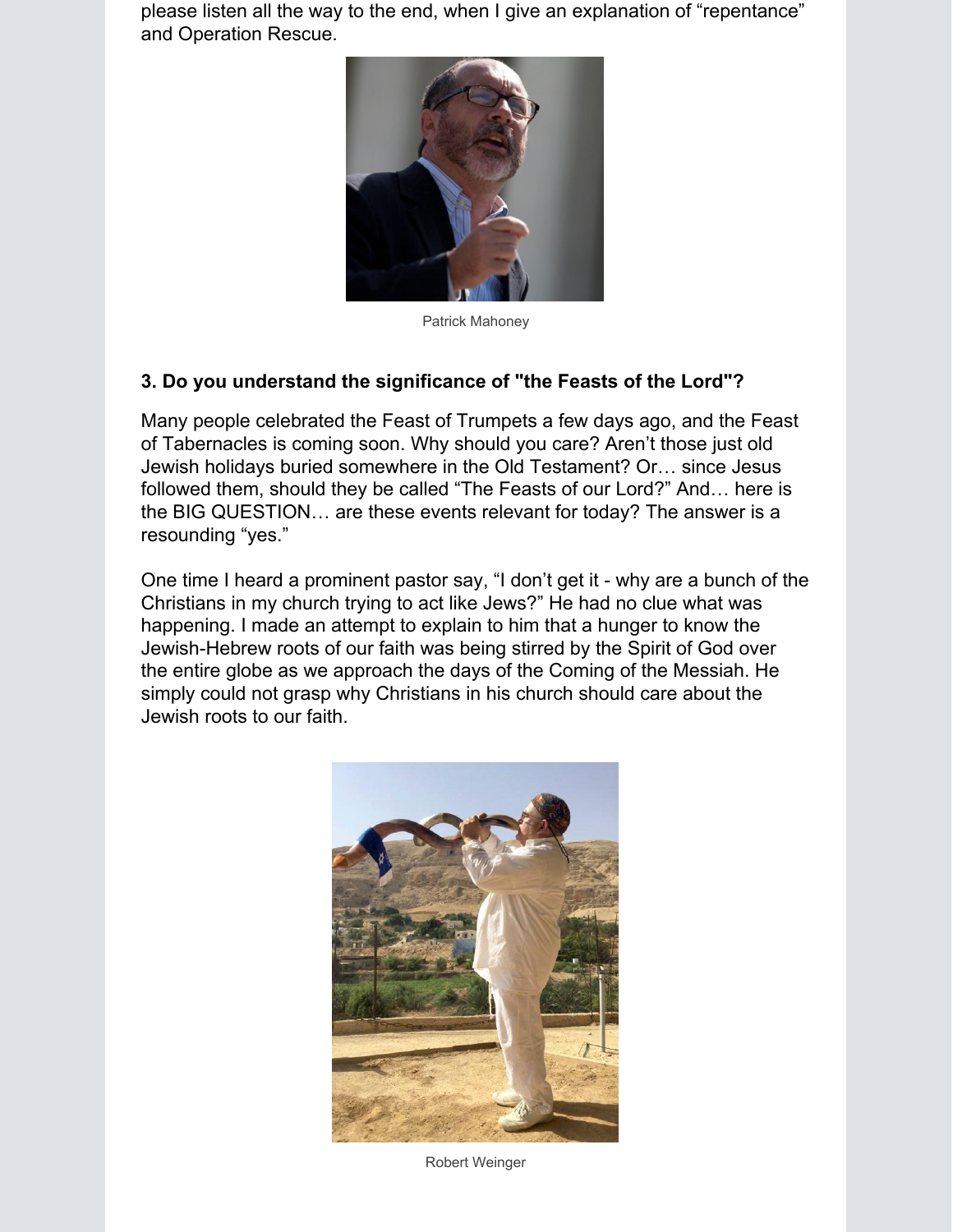On Sunday night, September 19th, 5pm Pacific, 6pm Mountain, 7pm Central, 8pm Eastern, on the **WORLD PRAYER [NETWORK](https://worldprayernetwork.org/)**, you will hear some remarkable teaching, designed to help you understand the Feasts of the Lord. In addition, you will hear a stunning testimony from Robert Weinger – how he went from "Diablo (devil) Mountain" in San Francisco to Israel to the place where Jesus was baptized and where Elijah's mantle fell on Elisha, and became the official shofar sounder of Israel. Join us.

#### **3 Places You Watch The WPN Prayer Call**:

**Facebook Live on WPN Facebook Page - [CLICK](https://www.facebook.com/WorldPrayerNetwork.org) HERE**

**Well Versed Vimeo Live - [CLICK](https://vimeo.com/606184915) HERE**

**WPN Website - [CLICK](https://worldprayernetwork.org/) HERE**

### **Bringing biblical principles of governance to government leaders …and to the people who elect them!**



Dr. Jim Garlow, CEO/Founder-Well Versed & Rosemary Schindler Garlow, Co-Founder-Well Versed

*Consider giving a tax-deductible donation to Well Versed, a 501(c)3 non-profit organization, to continue bringing biblical principles of governance to governmental leaders and YOU! [Donate](https://www.wellversedworld.org/donate/) here*

*Well Versed, Inc. is a 501(c)3 non-profit corporation.*

PARTNER WITH US! WATCH OR LISTEN: WPN on Evangelism